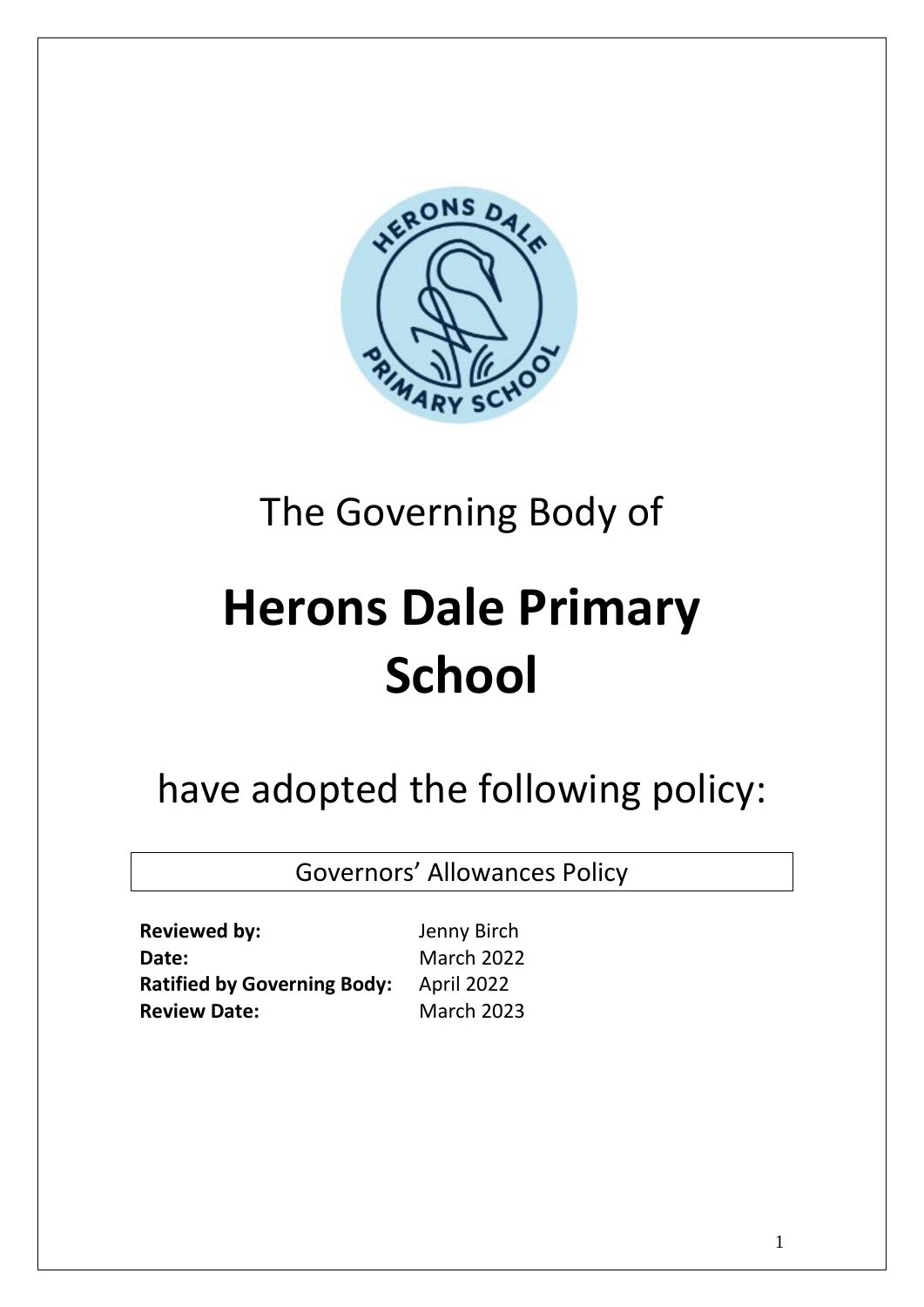## **GOVERNORS' ALLOWANCES**

- 1. Governors may claim allowances in respect of actual expenditure incurred whilst attending meetings of the Governing Body and its committees, undertaking governor development and otherwise acting on behalf of the governing body.
- 2. Governors may not claim for actual or potential loss of earnings or income.
- 3. All governors and associate members are eligible to claim allowances in accordance with this scheme.

#### **Eligible Expenses**

- 4. Categories of eligible expenditure are as follows:
- ➢ Care arrangements: Child care or baby sitting expenses, where these are not provided by a relative or partner; Care arrangements for an elderly or dependent relative, where these are not provided by a relative or partner.
- $\triangleright$  Telephone calls and postage
- ➢ Travel
- ➢ Subsistence
- ➢ Office expenses to be approved by the Business Manager; hard copies of all papers are available on request to the Clerk to Governors.

#### **Allowance Rates**

5. Rates at which allowances are payable are as follows:

| Care Arrangements: | Actual costs incurred, up to a maximum of |  |  |  |
|--------------------|-------------------------------------------|--|--|--|
|                    | £5 per hour                               |  |  |  |

Telephone calls and postage: Actual costs incurred.

Travel Rates: In accordance with the Inland Revenue Authorised Mileage Rate which is 44.9p per mile for cars and vans and 36.9p per mile for attending courses. For public transport, actual costs incurred. However, where more than one class of fare is available, the rate shall be limited to